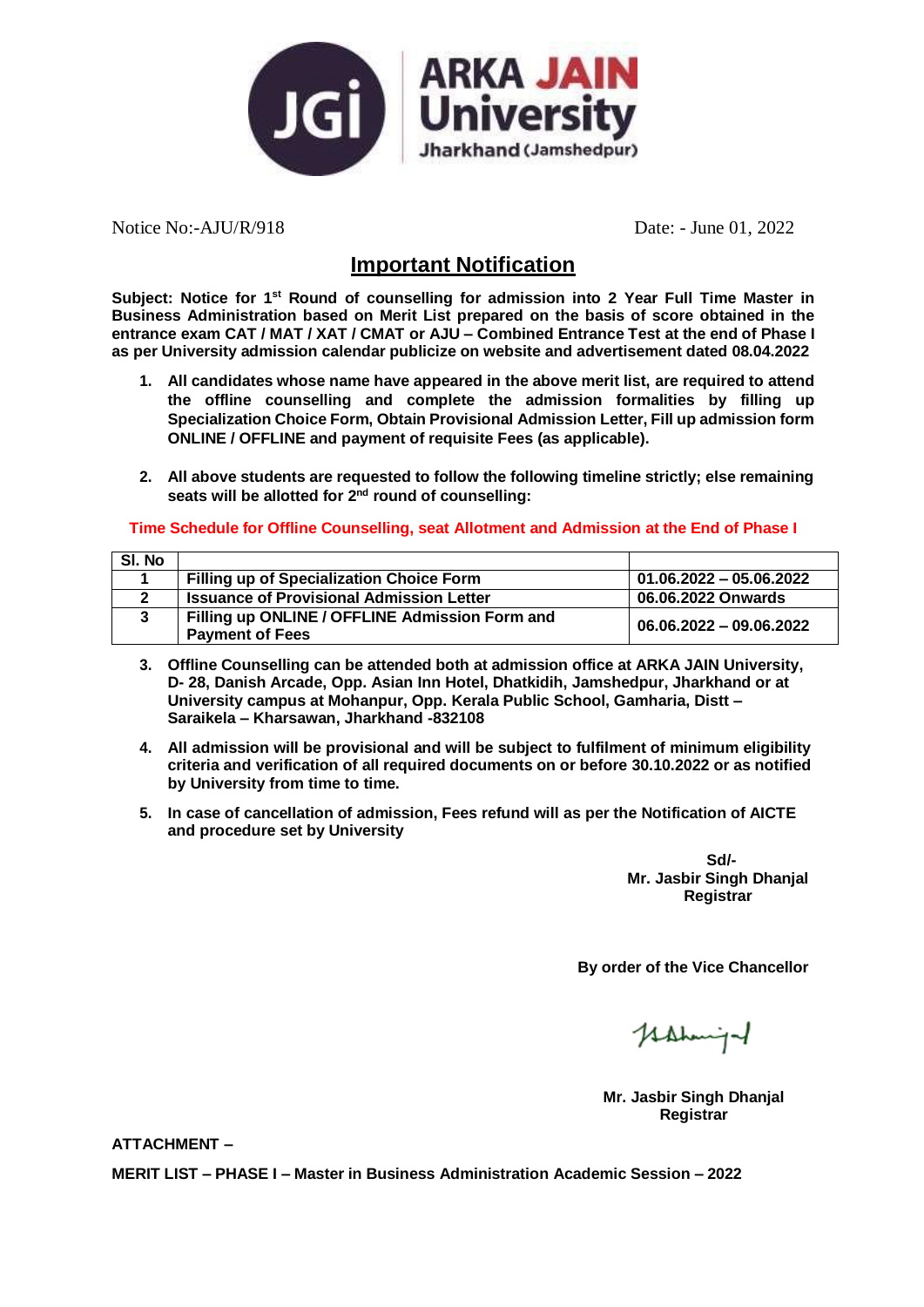### **MERIT LIST 1 – PHASE I – Master in Business Administration – Academic Session – 2022**

| <b>Merit List No.</b> | Name of the Candidate     | <b>Application No</b> |
|-----------------------|---------------------------|-----------------------|
| P-1/MBA/001           | UMAR FAROOQUE AZAM ANSARI | AJU2022jKrTo5         |
| P-1/MBA/002           | <b>PAYAL DUTTA</b>        | AJU20220175           |
| P-1/MBA/003           | NAMAN BAGE                | AJU20220243           |
| P-1/MBA/004           | ANURAG ATUL SRIVASTAVA    | AJU20220555           |
| P-1/MBA/005           | <b>SOURAV GHOSHAL</b>     | AJU2022hILUtF         |
| P-1/MBA/006           | <b>MAHIMA KUMARI</b>      | AJU20220127           |
| P-1/MBA/007           | <b>MADHURI PRIYA</b>      | AJU20220266           |
| P-1/MBA/008           | <b>SAMBHU MIRDHA</b>      | AJU2022WJWt3E         |
| P-1/MBA/009           | <b>SUBHODEEP PAUL</b>     | AJU2022foHW4i         |
| P-1/MBA/010           | ABHAY KUMAR CHOUDHARY     | AJU20220265           |
| P-1/MBA/011           | <b>SOURAV KUMAR</b>       | AJU20220209           |
| P-1/MBA/012           | YASHWANT GOPE             | AJU20220223           |
| P-1/MBA/013           | <b>PRITY KUMARI</b>       | AJU2022OaxRU9         |
| $P-1/MBA/014$         | <b>MAYANK RAJ</b>         | AJU20220141           |

Kahmigal

**Registrar**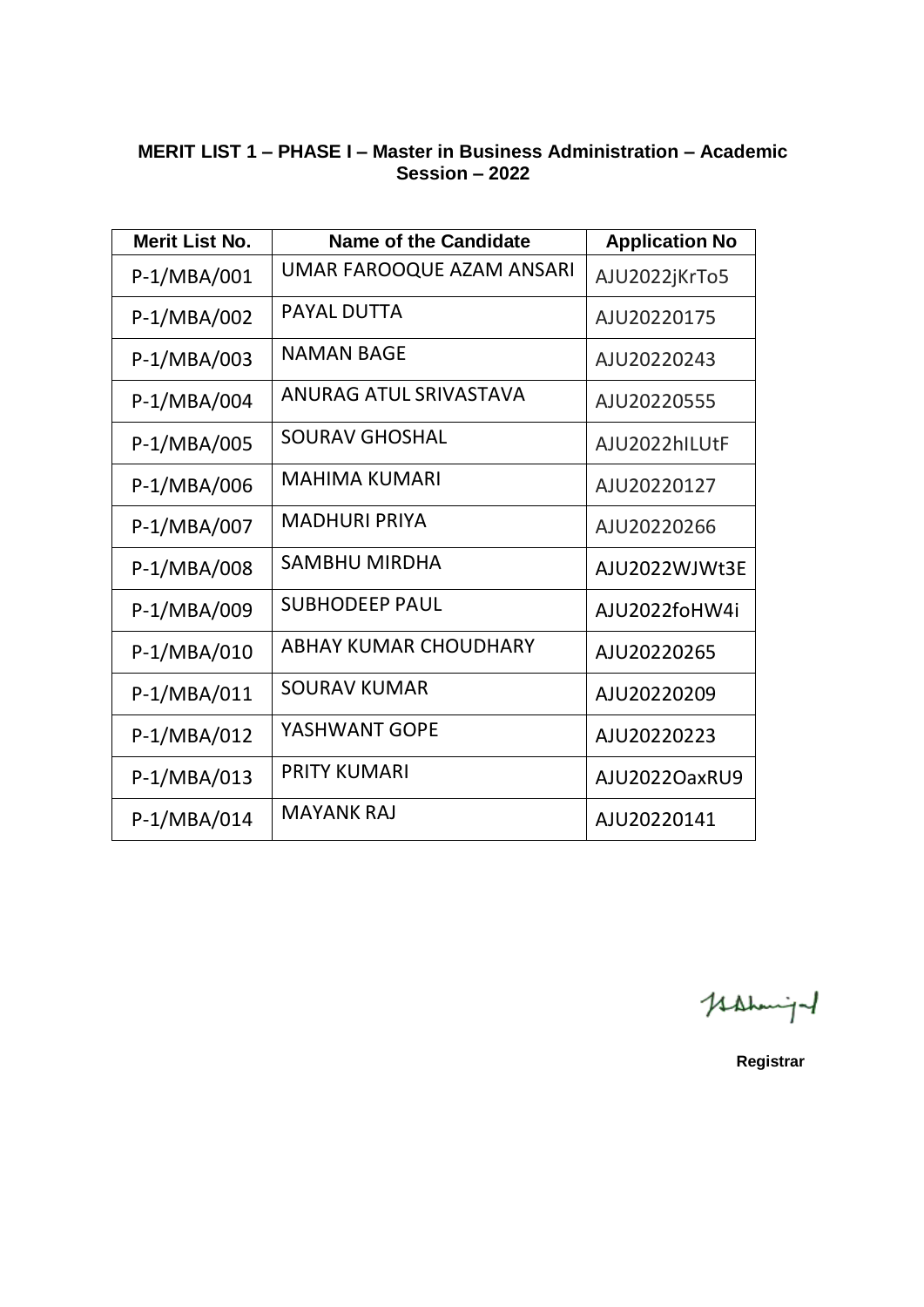

Notice No:-AJU/R/916 Date: - June 01, 2022

## **Important Notification**

**Subject: Notice for 1st Round of counselling for admission into 4 Year Full Time Bachelor in Technology based on Merit List prepared on the basis of score obtained in entrance exam Joint Entrance Examination ( Main ) or AJU – Combined Entrance Test at the end of Phase I as per University admission calendar publicize on website and advertisement dated 08.04.2022**

- **1. All candidates whose name have appeared in the above merit list, are required to attend the offline counselling and complete the admission formalities by filling up Specialization Choice Form, Obtain Provisional Admission Letter, Fill up admission form ONLINE / OFFLINE and payment of requisite Fees (as applicable).**
- **2. All above students are requested to follow the following timeline strictly; else remaining seats will be allotted for 2 nd round of counselling:**

#### **Time Schedule for Offline Counselling, seat Allotment and Admission at the End of Phase I**

| SI. No |                                                 |                           |
|--------|-------------------------------------------------|---------------------------|
|        | <b>Filling up of Specialization Choice Form</b> | $01.06.2022 - 05.06.2022$ |
|        | <b>Issuance of Provisional Admission Letter</b> | 06.06.2022 Onwards        |
|        | Filling up ONLINE / OFFLINE Admission Form and  | 06.06.2022 - 09.06.2022   |
|        | <b>Payment of Fees</b>                          |                           |

- **3. Offline Counselling can be attended both at admission office at ARKA JAIN University, D- 28, Danish Arcade, Opp. Asian Inn Hotel, Dhatkidih, Jamshedpur, Jharkhand or at University campus at Mohanpur, Opp. Kerala Public School, Gamharia, Distt – Saraikela – Kharsawan, Jharkhand -832108**
- **4. All admission will be provisional and will be subject to fulfilment of minimum eligibility criteria and verification of all required documents on or before 30.10.2022 or as notified by University from time to time.**
- **5. In case of cancellation of admission, Fees refund will as per the Notification of AICTE and procedure set by University**

**Sd/- Mr. Jasbir Singh Dhanjal Registrar**

**By order of the Vice Chancellor**

Hahmiga

**Mr. Jasbir Singh Dhanjal Registrar**

**ATTACHMENT –**

**MERIT LIST – PHASE I - Bachelor in Technology Academic Session – 2022**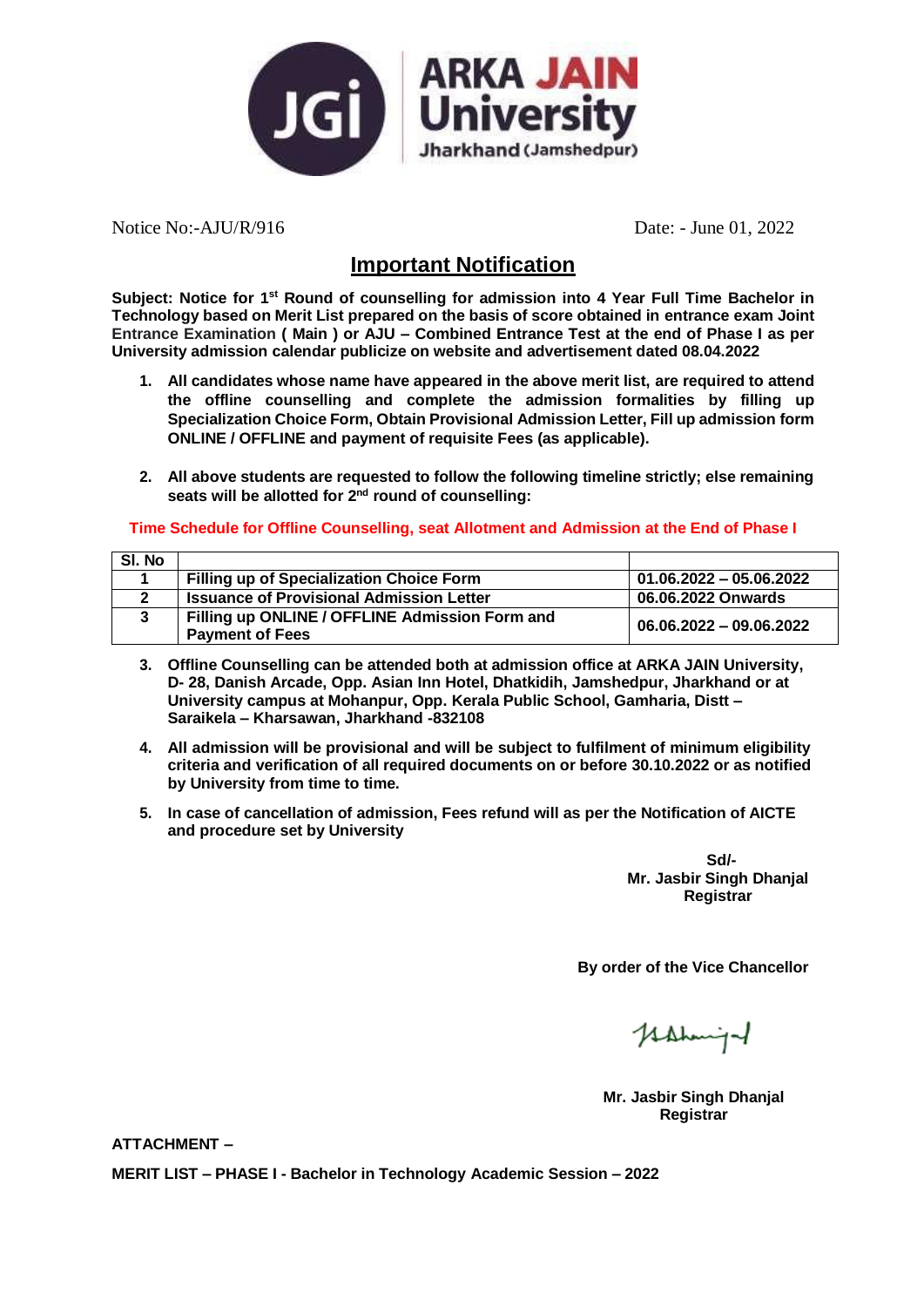| MERIT LIST 1 - PHASE I - Bachelor in Technology - Academic Session - 2022 |  |  |
|---------------------------------------------------------------------------|--|--|
|---------------------------------------------------------------------------|--|--|

| <b>Merit List No.</b> | <b>Name of the Candidate</b> | <b>Application No</b> |
|-----------------------|------------------------------|-----------------------|
| P-1/BTECH/001         | <b>HARSHITA TIWARY</b>       | AJU2022bp3lBK         |
| P-1/BTECH/002         | <b>ADARSH KUMAR</b>          | AJU2022bxywZT         |
| P-1/BTECH/003         | <b>HARSH KUMAR</b>           | AJU2022hXmA06         |
| P-1/BTECH/004         | <b>TUSHAR KUMAR DAS</b>      | AJU20220120           |
| P-1/BTECH/005         | <b>HRIDANSHU GIRI</b>        | AJU2022sxUMsk         |
| P-1/BTECH/006         | <b>ASHISH KUMAR</b>          | AJU2022IQHW9a         |
| P-1/BTECH/007         | <b>TUSHAR PANDEY</b>         | AJU20226Sk3ZA         |
| P-1/BTECH/008         | <b>SOURAV NANDI</b>          | AJU20220418           |
| P-1/BTECH/009         | ASHISH KUMAR VERMA           | AJU20220180           |
| P-1/BTECH/010         | <b>MANISH THAKUR</b>         | AJU20220303           |
| P-1/BTECH/011         | <b>ARJUN SINGH</b>           | AJU20220349           |
| P-1/BTECH/012         | <b>AMAN KUMAR</b>            | AJU20220143           |
| P-1/BTECH/013         | <b>HIMANSHU SINGH</b>        | AJU2022zXtLOx         |
| P-1/BTECH/014         | <b>PRITAM KUMAR</b>          | AJU2022jFhYMS         |
| P-1/BTECH/015         | <b>MD ZAYED ALAM</b>         | AJU2022nUvCB5         |
| P-1/BTECH/016         | <b>SHASWAT AGARWAL</b>       | AJU20220546           |
| P-1/BTECH/017         | <b>KAPIL KUMAR</b>           | AJU20220446           |
| P-1/BTECH/018         | <b>RAJ KUMAR PRASAD</b>      | AJU2022IP0nvj         |
| P-1/BTECH/019         | <b>SAGAR KUMAR SINGH</b>     | AJU2022VwPgla         |
| P-1/BTECH/020         | <b>ABHIJIT ROY</b>           | AJU20220231           |
| P-1/BTECH/021         | <b>NITYANAND NAYAK</b>       | AJU20220284           |

Hahmight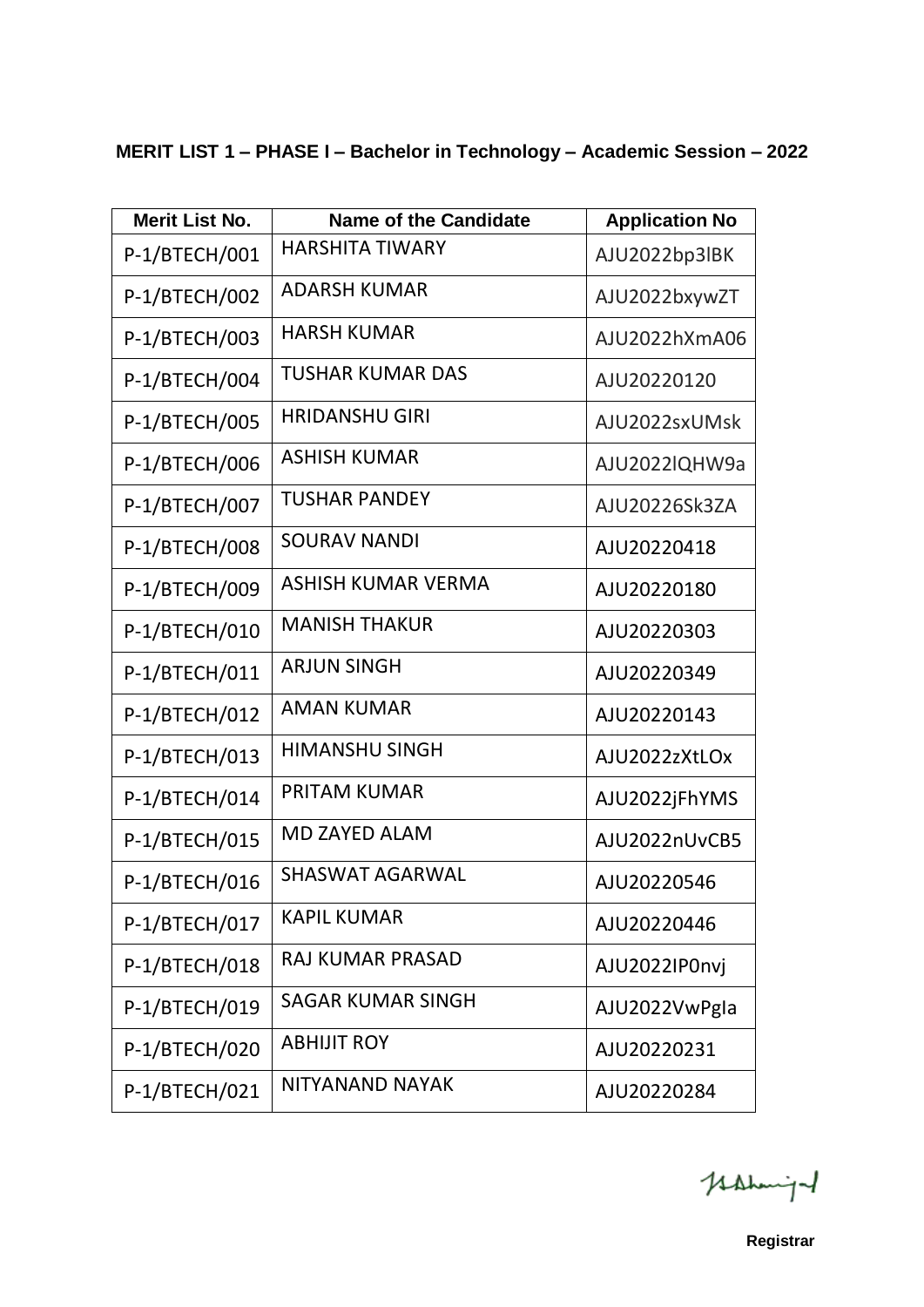

Notice No:-AJU/R/917 Date: - June 01, 2022

## **Important Notification**

**Subject: Notice for 1st Round of counselling for admission into 3 Year Full Time Bachelor in Technology (Lateral Entry) based on Merit List prepared on the basis of score obtained in the entrance exam Joint Entrance Examination ( Main ) or AJU – Combined Entrance Test at the end of Phase I as per University admission calendar publicize on website and advertisement dated 08.04.2022**

- **1. All candidates whose name have appeared in the above merit list, are required to attend the offline counselling and complete the admission formalities by filling up Specialization Choice Form, Obtain Provisional Admission Letter, Fill up admission form ONLINE / OFFLINE and payment of requisite Fees (as applicable).**
- **2. All above students are requested to follow the following timeline strictly; else remaining seats will be allotted for 2 nd round of counselling:**

#### **Time Schedule for Offline Counselling, seat Allotment and Admission at the End of Phase I**

| SI. No |                                                 |                           |
|--------|-------------------------------------------------|---------------------------|
|        | <b>Filling up of Specialization Choice Form</b> | $01.06.2022 - 05.06.2022$ |
|        | <b>Issuance of Provisional Admission Letter</b> | 06.06.2022 Onwards        |
|        | Filling up ONLINE / OFFLINE Admission Form and  | 06.06.2022 - 09.06.2022   |
|        | <b>Payment of Fees</b>                          |                           |

- **3. Offline Counselling can be attended both at admission office at ARKA JAIN University, D- 28, Danish Arcade, Opp. Asian Inn Hotel, Dhatkidih, Jamshedpur, Jharkhand or at University campus at Mohanpur, Opp. Kerala Public School, Gamharia, Distt – Saraikela – Kharsawan, Jharkhand -832108**
- **4. All admission will be provisional and will be subject to fulfilment of minimum eligibility criteria and verification of all required documents on or before 30.10.2022 or as notified by University from time to time.**
- **5. In case of cancellation of admission, Fees refund will as per the Notification of AICTE and procedure set by University**

**Sd/- Mr. Jasbir Singh Dhanjal Registrar**

**By order of the Vice Chancellor**

Hahmiga

**Mr. Jasbir Singh Dhanjal Registrar**

**ATTACHMENT –**

**MERIT LIST – PHASE I - Bachelor in Technology(Lateral Entry ) Academic Session – 2022**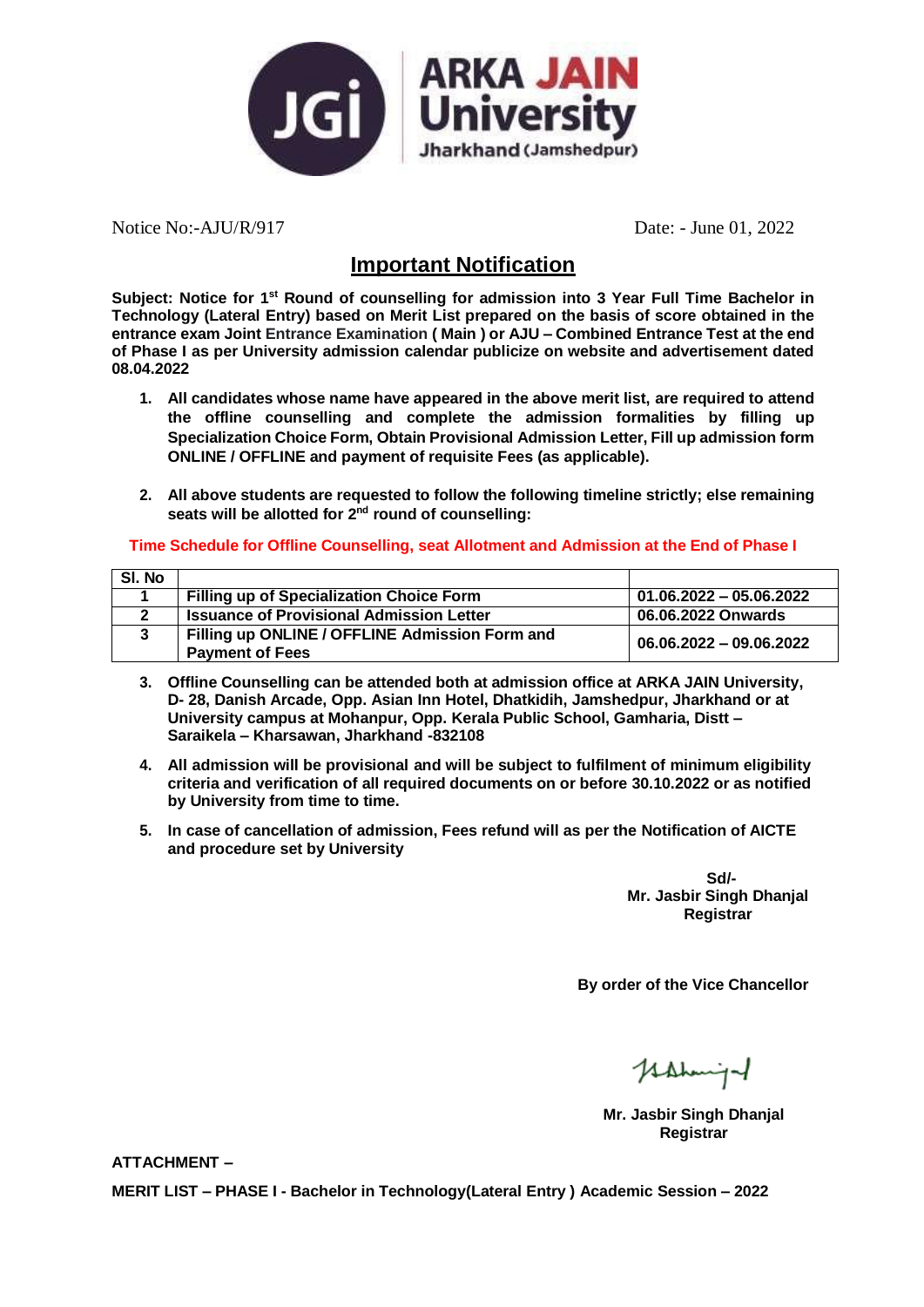#### **MERIT LIST 1 – PHASE I – Bachelor in Technology(Lateral Entry) – Academic Session – 2022**

| Merit List No.  | <b>Name of the Candidate</b>  | <b>Application No</b> |
|-----------------|-------------------------------|-----------------------|
| P-1/BTECHLE/001 | <b>ABHYASH KUMAR</b>          | AJU2022g8GwjC         |
| P-1/BTECHLE/002 | SAGAR KUMAR SHARMA            | AJU2022VwPgla         |
| P-1/BTECHLE/003 | <b>PRAKASH KUMAR</b>          | AJU20220569           |
| P-1/BTECHLE/004 | ASHISH KUMAR JHA              | AJU20220572           |
| P-1/BTECHLE/005 | <b>ARYAN SHARMA</b>           | AJU20220423           |
| P-1/BTECHLE/006 | <b>ABINASH KUMAR</b>          | AJU20220575           |
| P-1/BTECHLE/007 | URUSHA SALIM                  | AJU2022wQhKeq         |
| P-1/BTECHLE/008 | <b>BISWAJIT ROY CHOUDHURY</b> | AJU20220577           |
| P-1/BTECHLE/009 | <b>AJAY MANDAL</b>            | AJU20220248           |
| P-1/BTECHLE/010 | <b>CHANDRA SEKHAR GUPTA</b>   | AJU2022S2Gkmj         |
| P-1/BTECHLE/011 | <b>PRAVEEN KUMAR</b>          | AJU20220576           |
| P-1/BTECHLE/012 | DEEPAK PRASAD MAHATO          | AJU20220163           |

Hahming

**Registrar**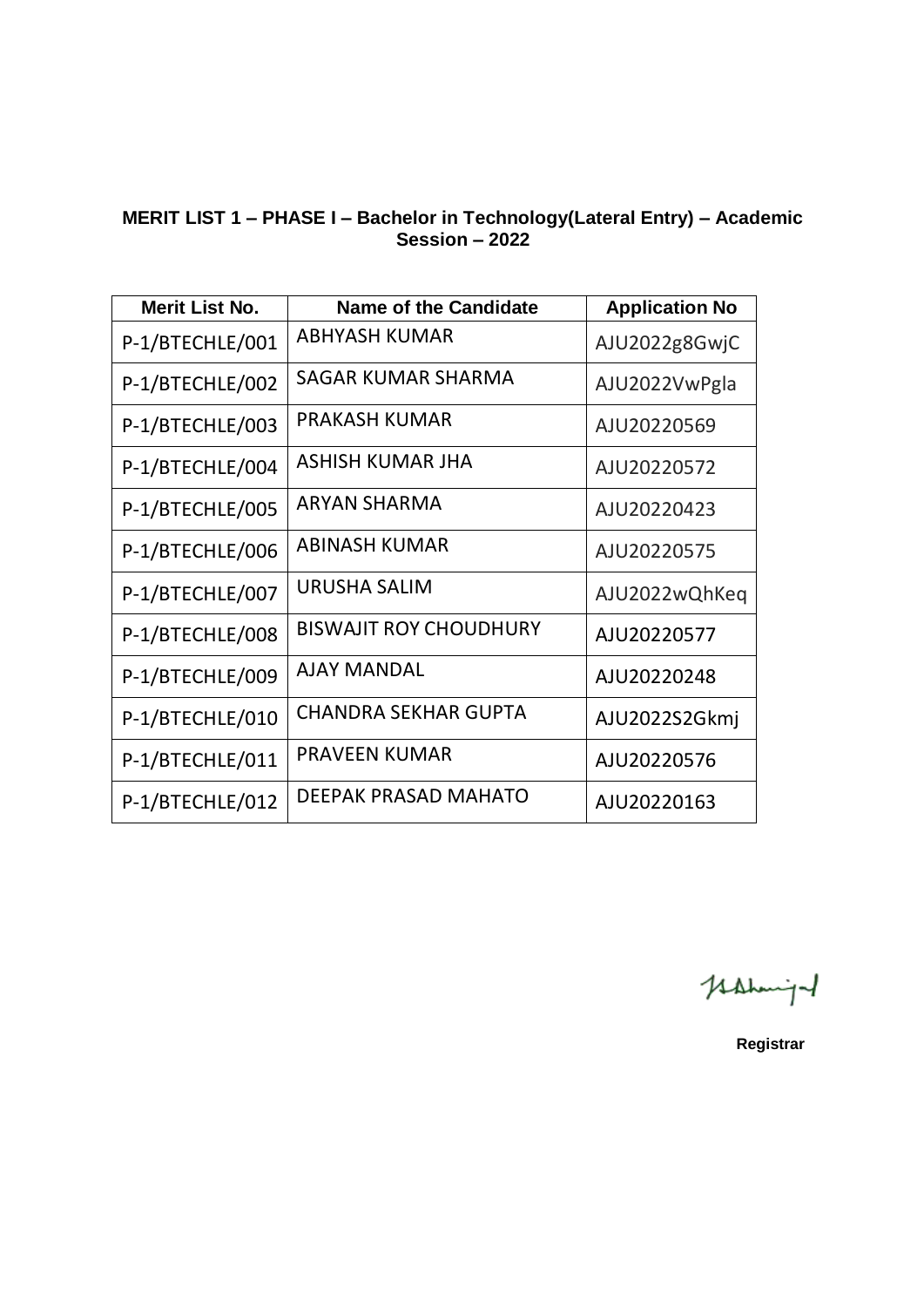

Notice No:-AJU/R/914 Date: - June 01, 2022

## **Important Notification**

**Subject: Notice for 1st Round of counselling for admission into 4 Year Full Time Bachelor in Pharmacy based on Merit List prepared on the basis of score obtained in entrance exam National Eligibility Entrance Test ( NEET ) or AJU – Combined Entrance Test at the end of Phase I as per University admission calendar publicize on website and advertisement dated 08.04.2022**

- **1. All candidates whose name have appeared in the above merit list, are required to attend the offline counselling and complete the admission formalities by filling up Specialization Choice Form, Obtain Provisional Admission Letter, Fill up admission form ONLINE / OFFLINE and payment of requisite Fees (as applicable).**
- **2. All above students are requested to follow the following timeline strictly; else remaining seats will be allotted for 2 nd round of counselling:**

**Time Schedule for Offline Counselling, seat Allotment and Admission at the End of Phase I**

| SI. No |                                                                           |                           |
|--------|---------------------------------------------------------------------------|---------------------------|
|        | Filling up of Specialization Choice Form (Not applicable<br>for B.Pharma) | $01.06.2022 - 05.06.2022$ |
|        | <b>Issuance of Provisional Admission Letter</b>                           | 06.06.2022 Onwards        |
| 3      | Filling up ONLINE / OFFLINE Admission Form and<br><b>Payment of Fees</b>  | 06.06.2022 - 09.06.2022   |

- **3. Offline Counselling can be attended both at admission office at ARKA JAIN University, D- 28, Danish Arcade, Opp. Asian Inn Hotel, Dhatkidih, Jamshedpur, Jharkhand or at University campus at Mohanpur, Opp. Kerala Public School, Gamharia, Distt – Saraikela – Kharsawan, Jharkhand -832108**
- **4. All admission will be provisional and will be subject to fulfilment of minimum eligibility criteria and verification of all required documents on or before 30.10.2022 or as notified by University from time to time.**
- **5. In case of cancellation of admission, Fees refund will as per the Notification of UGC and procedure set by University**

**Sd/- Mr. Jasbir Singh Dhanjal Registrar**

**By order of the Vice Chancellor**

Hahmiga

**Mr. Jasbir Singh Dhanjal Registrar**

**ATTACHMENT –**

**MERIT LIST – PHASE I - Bachelor in Pharmacy Academic Session – 2022**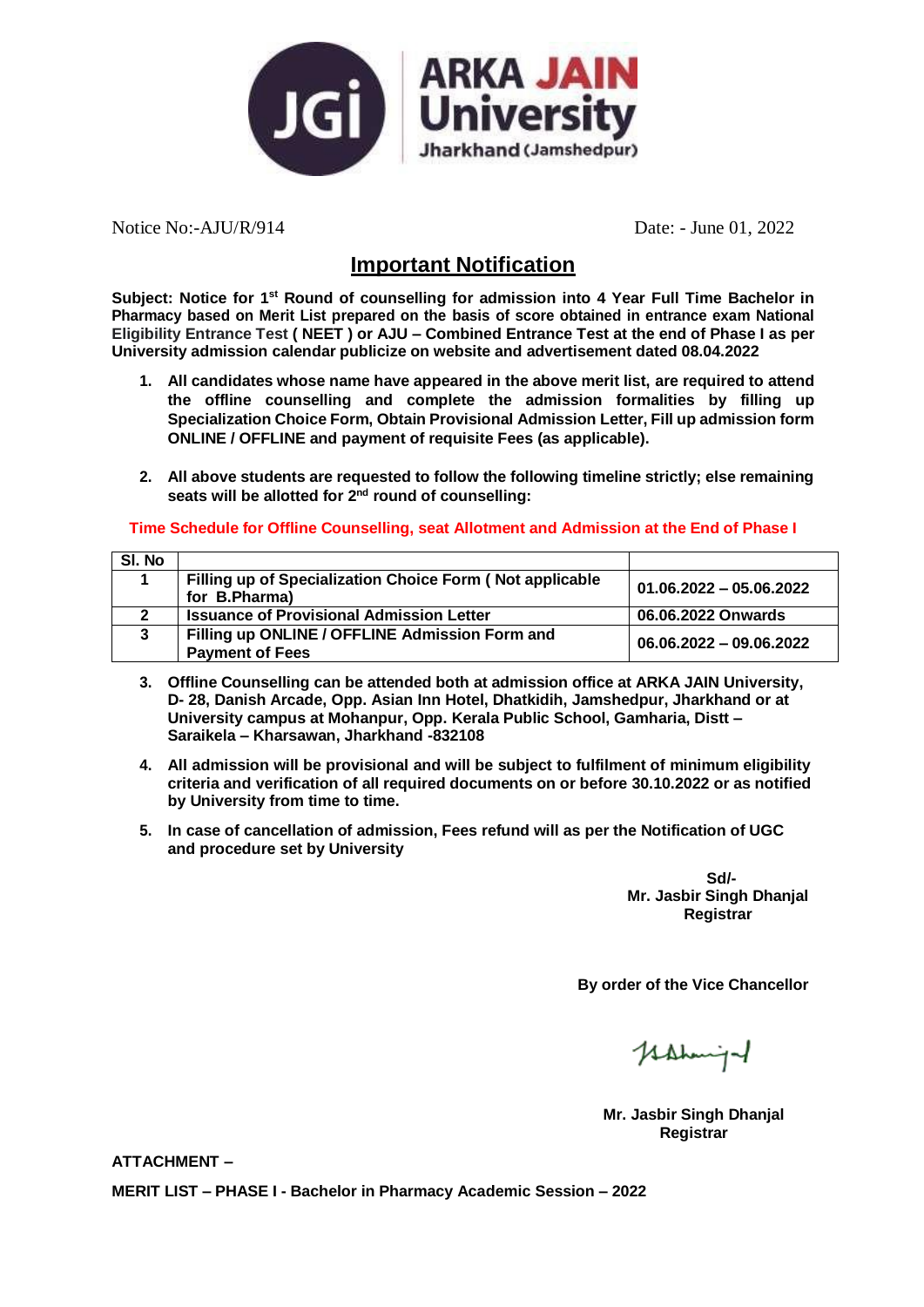## **MERIT LIST 1 – PHASE I – Bachelor in Pharmacy – Academic Session – 2022**

| <b>Merit List No.</b> | <b>Name of the Candidate</b> | <b>Application No</b> |
|-----------------------|------------------------------|-----------------------|
| P-1/BPH/001           | <b>SHIVAM PATHAK</b>         | AJU2022kMCT2G         |
| P-1/BPH/002           | <b>SHANOWER PERWEEN</b>      | AJU2021m6RKZC         |
| P-1/BPH/003           | <b>SWATI YADAV</b>           | AJU20220u03Ri         |
| P-1/BPH/004           | <b>ANUBHAV KUMAR</b>         | AJU2022StBoH7         |
| P-1/BPH/005           | <b>GURSHEEN KOUR KAREER</b>  | AJU20220419           |
| P-1/BPH/006           | <b>SWEETY PATHAK</b>         | AJU20220155           |
| P-1/BPH/007           | <b>DIYA DAS</b>              | AJU2022iPTBbB         |
| P-1/BPH/008           | <b>GAYTREE BEJ</b>           | AJU20220374           |
| P-1/BPH/009           | <b>SOURAV MAHATO</b>         | AJU20220441           |
| P-1/BPH/010           | <b>MOHMMAD KASIF ALAM</b>    | AJU2022ySfolX         |
| P-1/BPH/011           | <b>CHINMAY KUMAR</b>         | AJU2022VTpeHN         |
| P-1/BPH/012           | <b>KAUSHIK GORAI</b>         | AJU20220498           |
| P-1/BPH/013           | PRIYANKA SHARMA              | AJU2022LDyCMi         |
| $P-1/BPH/014$         | <b>RAUSHAN KUMAR</b>         | AJU20220493           |
| P-1/BPH/015           | <b>SURAJ KUMAR</b>           | AJU20220211           |
| P-1/BPH/016           | RAHUL KUMAR SAH              | AJU20220239           |
| P-1/BPH/017           | <b>MANZAR RAHMAN</b>         | AJU20220503           |
| P-1/BPH/018           | PRASENJIT MAHATO             | AJU2022hBgq5l         |
| P-1/BPH/019           | <b>SYED SHAHNAWAZ</b>        | AJU2022cCmM5I         |
| P-1/BPH/020           | <b>SUMAIYA MEHNDI</b>        | AJU20220505           |
| P-1/BPH/021           | <b>FARID ANSARI</b>          | AJU20225hXvCU         |
| P-1/BPH/022           | <b>SUPRIYO SHAW</b>          | AJU20220361           |
| P-1/BPH/023           | <b>SHANTI PRASAD SEN</b>     | AJU20220380           |
| P-1/BPH/024           | <b>MOON SHARMA</b>           | AJU20220495           |
| P-1/BPH/025           | <b>ANMOL TIWARI</b>          | AJU20220162           |
| $P-1/BPH/026$         | <b>RITIKA KUMARI</b>         | AJU2022bxQwfY         |
| P-1/BPH/027           | <b>BASUDEO MAHTO</b>         | AJU20220439           |
| $P-1/BPH/028$         | PRINCE KUNAL                 | AJU20220491           |
| P-1/BPH/029           | RAJ KUMAR                    | AJU20220246           |
| $P-1/BPH/030$         | ROHIT KUMAR YADAV            | AJU20220297           |
| P-1/BPH/031           | <b>SWET KUMAR</b>            | AJU2021hvcRoo         |
| P-1/BPH/032           | <b>SUSHMA TIRIYA</b>         | AJU20220500           |
| P-1/BPH/033           | SANDEEP KUMAR MAHTO          | AJU2022iChRIa         |
| P-1/BPH/034           | <b>ARADHYA SINGH RATHOUR</b> | AJU2022rVv3AZ         |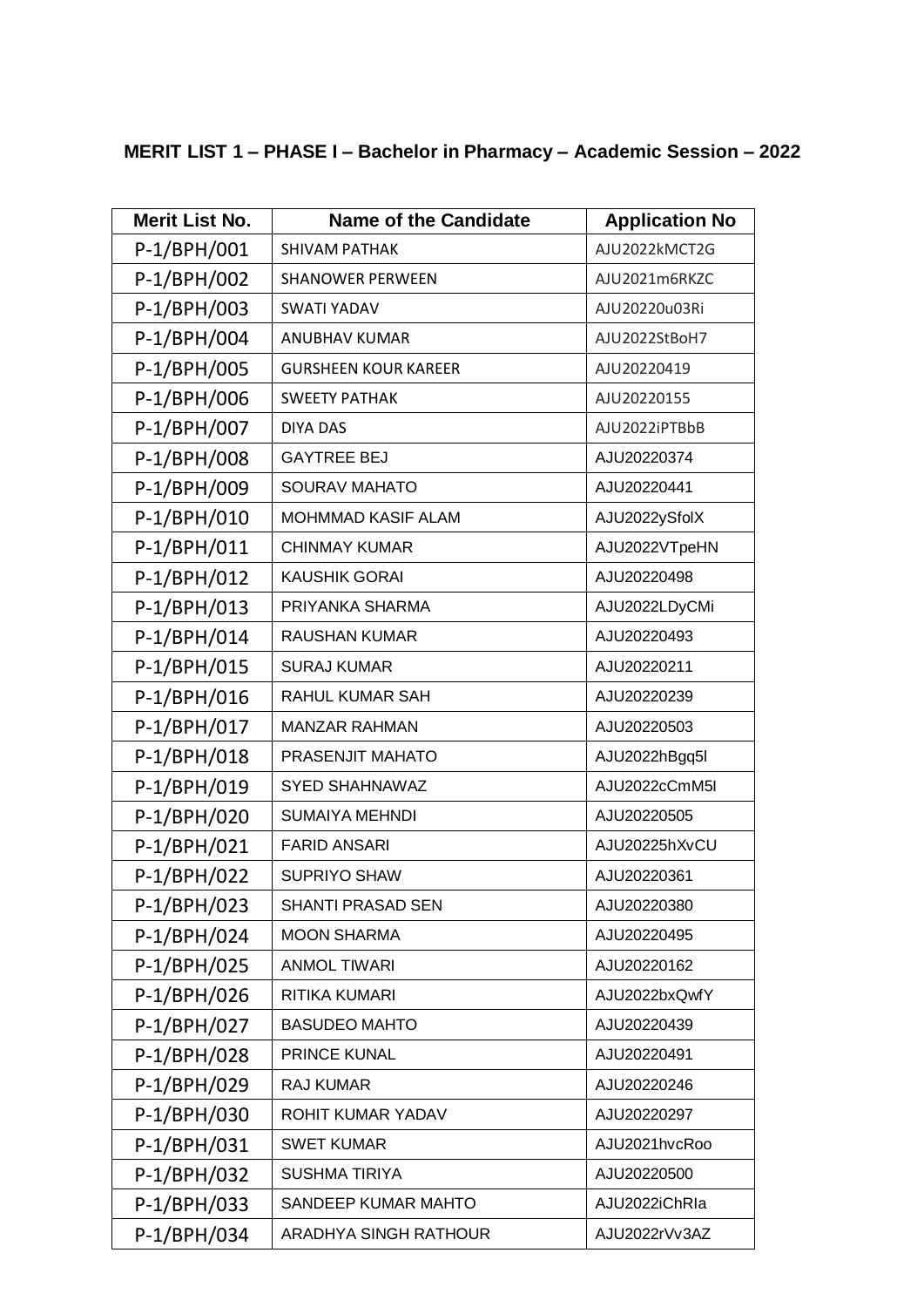| <b>Merit List</b> | Name of the Candidate   | <b>Application No</b> |
|-------------------|-------------------------|-----------------------|
| P-1/BPH/035       | <b>SUMANT KUMAR</b>     | AJU2021zFvivX         |
| P-1/BPH/036       | <b>ROHIT DEY</b>        | AJU20220504           |
| P-1/BPH/037       | <b>ANKIT KUMAR</b>      | AJU20224Nh36D         |
| P-1/BPH/038       | <b>HRITIK RAJ</b>       | AJU20220156           |
| P-1/BPH/039       | <b>SOFIA PARWEEN</b>    | AJU20220319           |
| P-1/BPH/040       | <b>SUSHAMA GORAI</b>    | AJU2022Z4tK8j         |
| P-1/BPH/041       | <b>HEMANT PRADHAN</b>   | AJU20220135           |
| $P-1/BPH/042$     | AASHISH RANJAN          | AJU20220171           |
| P-1/BPH/043       | <b>RITIK KUMAR</b>      | AJU2021j6XMj8         |
| P-1/BPH/044       | LAKHAN KUMAR SAW        | AJU2022GRVcDf         |
| P-1/BPH/045       | <b>RISHIKESH RAJ</b>    | AJU20220506           |
| P-1/BPH/046       | <b>ABHISHEK KUMAR</b>   | AJU20220363           |
| P-1/BPH/047       | SONU KUMAR VERMA        | AJU20220137           |
| P-1/BPH/048       | <b>SHASHIKANT VERMA</b> | AJU2022bckYKg         |
| P-1/BPH/049       | PURNIMA KUMARI          | AJU20220502           |
| P-1/BPH/050       | ARITRA KUMAR DAS        | AJU20220283           |

Mahmight

**Registrar**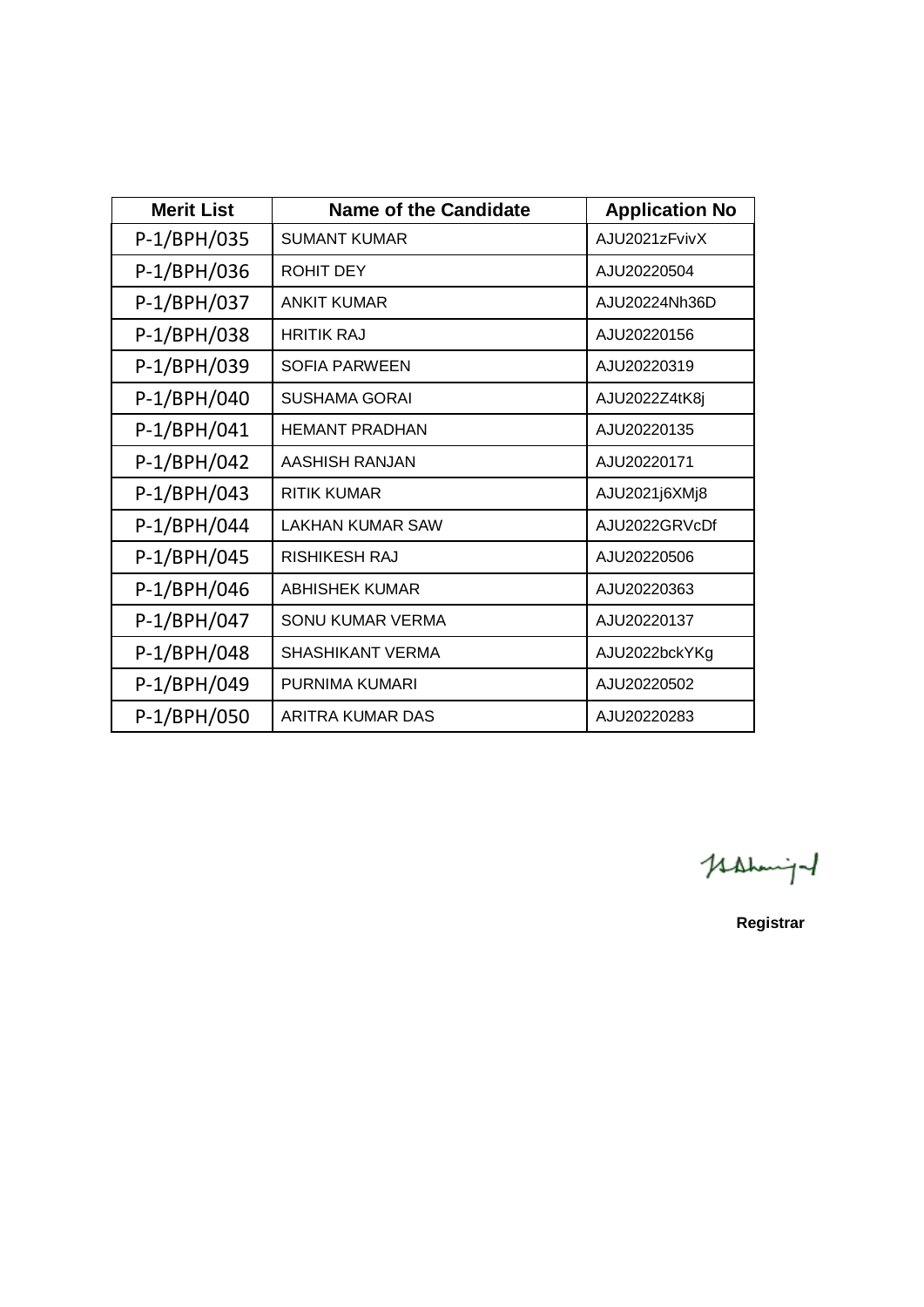

Notice No:-AJU/R/915 Date: - June 01, 2022

## **Important Notification**

**Subject: Notice for 1st Round of counselling for admission into 3 Year Full Time Bachelor in Pharmacy(Lateral Entry) based on Merit List prepared on the basis of score obtained in the entrance exam National Eligibility Entrance Test ( NEET ) or AJU – Combined Entrance Test at the end of Phase I as per University admission calendar publicize on website and advertisement dated 08.04.2022**

- **1. All candidates whose name have appeared in the above merit list, are required to attend the offline counselling and complete the admission formalities by filling up Specialization Choice Form, Obtain Provisional Admission Letter, Fill up admission form ONLINE / OFFLINE and payment of requisite Fees (as applicable).**
- **2. All above students are requested to follow the following timeline strictly; else remaining seats will be allotted for 2 nd round of counselling:**

#### **Time Schedule for Offline Counselling, seat Allotment and Admission at the End of Phase I**

| SI. No |                                                          |                           |
|--------|----------------------------------------------------------|---------------------------|
|        | Filling up of Specialization Choice Form (Not applicable | $01.06.2022 - 05.06.2022$ |
|        | for B.Pharma-Lateral Entry)                              |                           |
|        | <b>Issuance of Provisional Admission Letter</b>          | 06.06.2022 Onwards        |
| 3      | Filling up ONLINE / OFFLINE Admission Form and           | $06.06.2022 - 09.06.2022$ |
|        | <b>Payment of Fees</b>                                   |                           |

- **3. Offline Counselling can be attended both at admission office at ARKA JAIN University, D- 28, Danish Arcade, Opp. Asian Inn Hotel, Dhatkidih, Jamshedpur, Jharkhand or at University campus at Mohanpur, Opp. Kerala Public School, Gamharia, Distt – Saraikela – Kharsawan, Jharkhand -832108**
- **4. All admission will be provisional and will be subject to fulfilment of minimum eligibility criteria and verification of all required documents on or before 30.10.2022 or as notified by University from time to time.**
- **5. In case of cancellation of admission, Fees refund will as per the Notification of UGC and procedure set by University**

**Sd/- Mr. Jasbir Singh Dhanjal Registrar**

**By order of the Vice Chancellor**

Hahmiga

**Mr. Jasbir Singh Dhanjal Registrar**

**ATTACHMENT –**

**MERIT LIST – PHASE I - Bachelor in Pharmacy(Lateral Entry) Academic Session – 2022**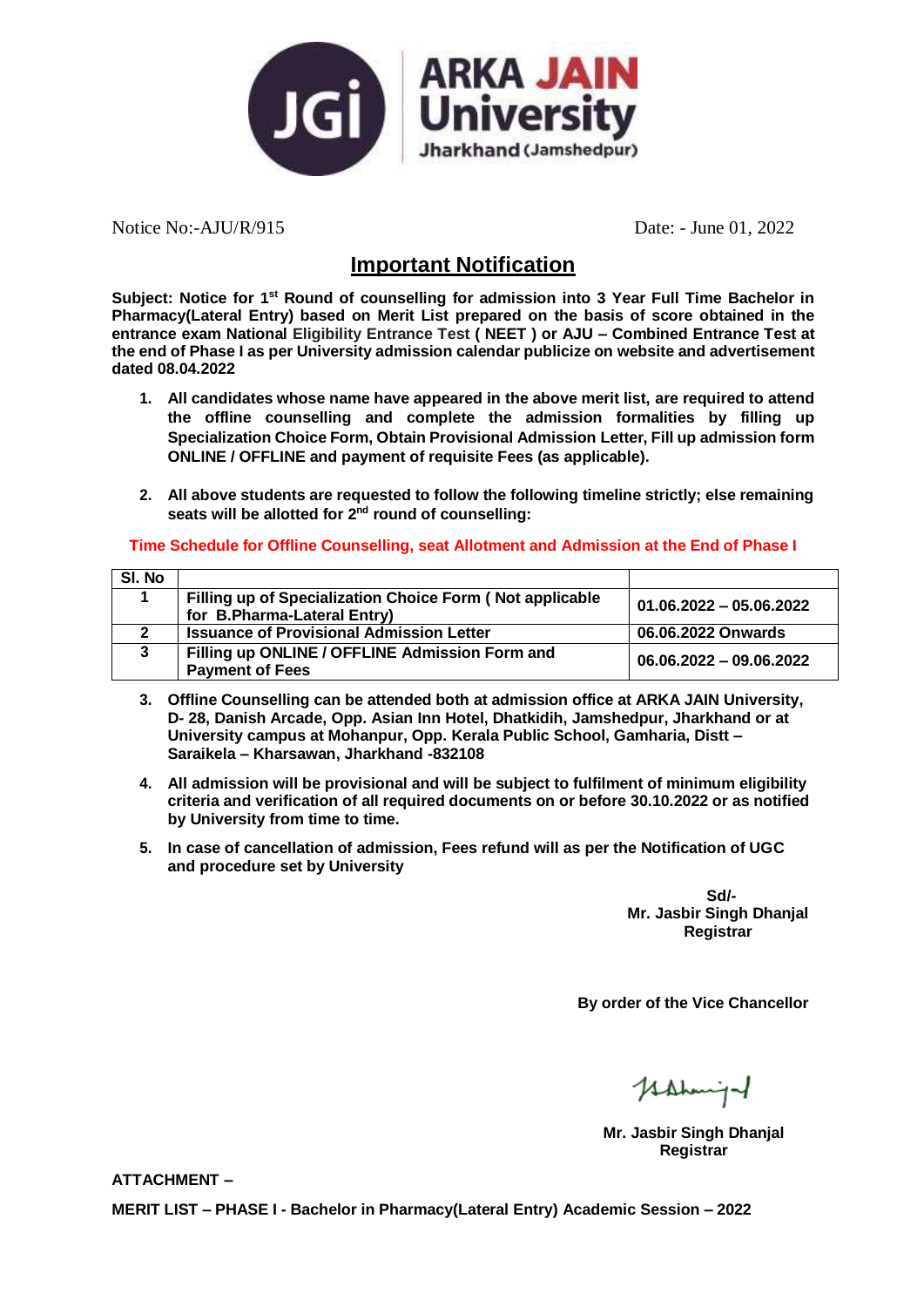#### **MERIT LIST 1 – PHASE I – Bachelor in Pharmacy(Lateral Entry) – Academic Session – 2022**

| <b>Merit List No.</b> | Name of the Candidate         | <b>Application No</b> |
|-----------------------|-------------------------------|-----------------------|
|                       | P-1/BPHLE/001   SHUBHAM KUMAR | AJU2022HjRnHA         |

Hahmight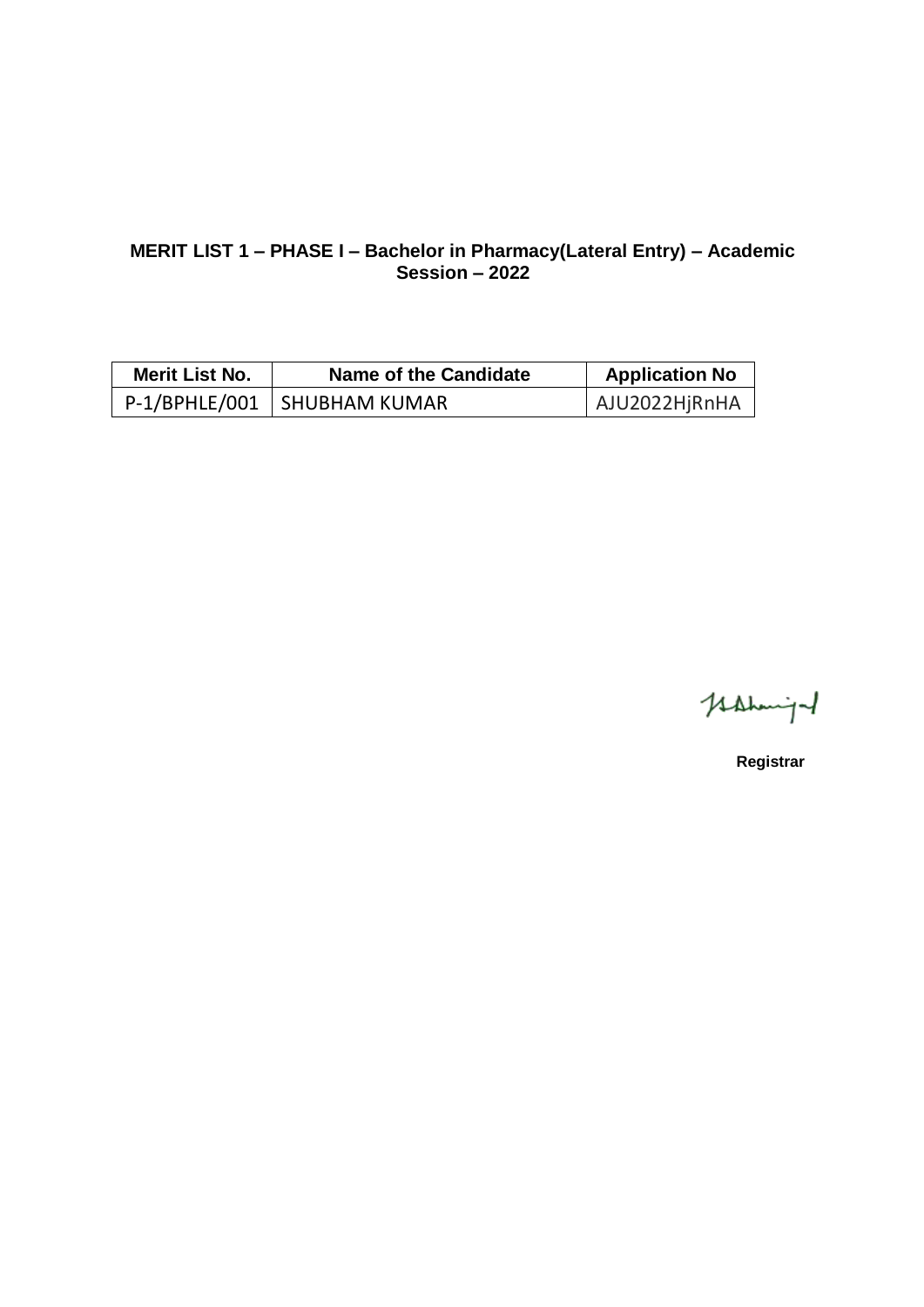

Notice No:-AJU/R/919 Date: - June 01, 2022

### **Important Notification**

**Subject: Notice for 1st Round of counselling for admission into 3 Year Full Time Diploma in Engineering based on Merit List prepared on the basis of score obtained in entrance exam conducted by Jharkhand Combined Entrance Competitive Examination Board (JCECEB ) or AJU – Combined Entrance Test at the end of Phase I as per University admission calendar publicize on website and advertisement dated 08.04.2022**

- **1. All candidates whose name have appeared in the above merit list, are required to attend the offline counselling and complete the admission formalities by filling up Specialization Choice Form, Obtain Provisional Admission Letter, Fill up admission form ONLINE / OFFLINE and payment of requisite Fees (as applicable).**
- **2. All above students are requested to follow the following timeline strictly; else remaining seats will be allotted for 2 nd round of counselling:**

#### **Time Schedule for Offline Counselling, seat Allotment and Admission at the End of Phase I**

| SI. No |                                                 |                           |
|--------|-------------------------------------------------|---------------------------|
|        | <b>Filling up of Specialization Choice Form</b> | $01.06.2022 - 05.06.2022$ |
|        | <b>Issuance of Provisional Admission Letter</b> | 06.06.2022 Onwards        |
|        | Filling up ONLINE / OFFLINE Admission Form and  | 06.06.2022 - 09.06.2022   |
|        | <b>Payment of Fees</b>                          |                           |

- **3. Offline Counselling can be attended both at admission office at ARKA JAIN University, D- 28, Danish Arcade, Opp. Asian Inn Hotel, Dhatkidih, Jamshedpur, Jharkhand or at University campus at Mohanpur, Opp. Kerala Public School, Gamharia, Distt – Saraikela – Kharsawan, Jharkhand -832108**
- **4. All admission will be provisional and will be subject to fulfilment of minimum eligibility criteria and verification of all required documents on or before 30.10.2022 or as notified by University from time to time.**
- **5. In case of cancellation of admission, Fees refund will as per the Notification of AICTE and procedure set by University**

**Sd/- Mr. Jasbir Singh Dhanjal Registrar**

**By order of the Vice Chancellor**

Hahmiga

**Mr. Jasbir Singh Dhanjal Registrar**

**ATTACHMENT –**

**MERIT LIST – PHASE I - Diploma in Engineering Academic Session – 2022**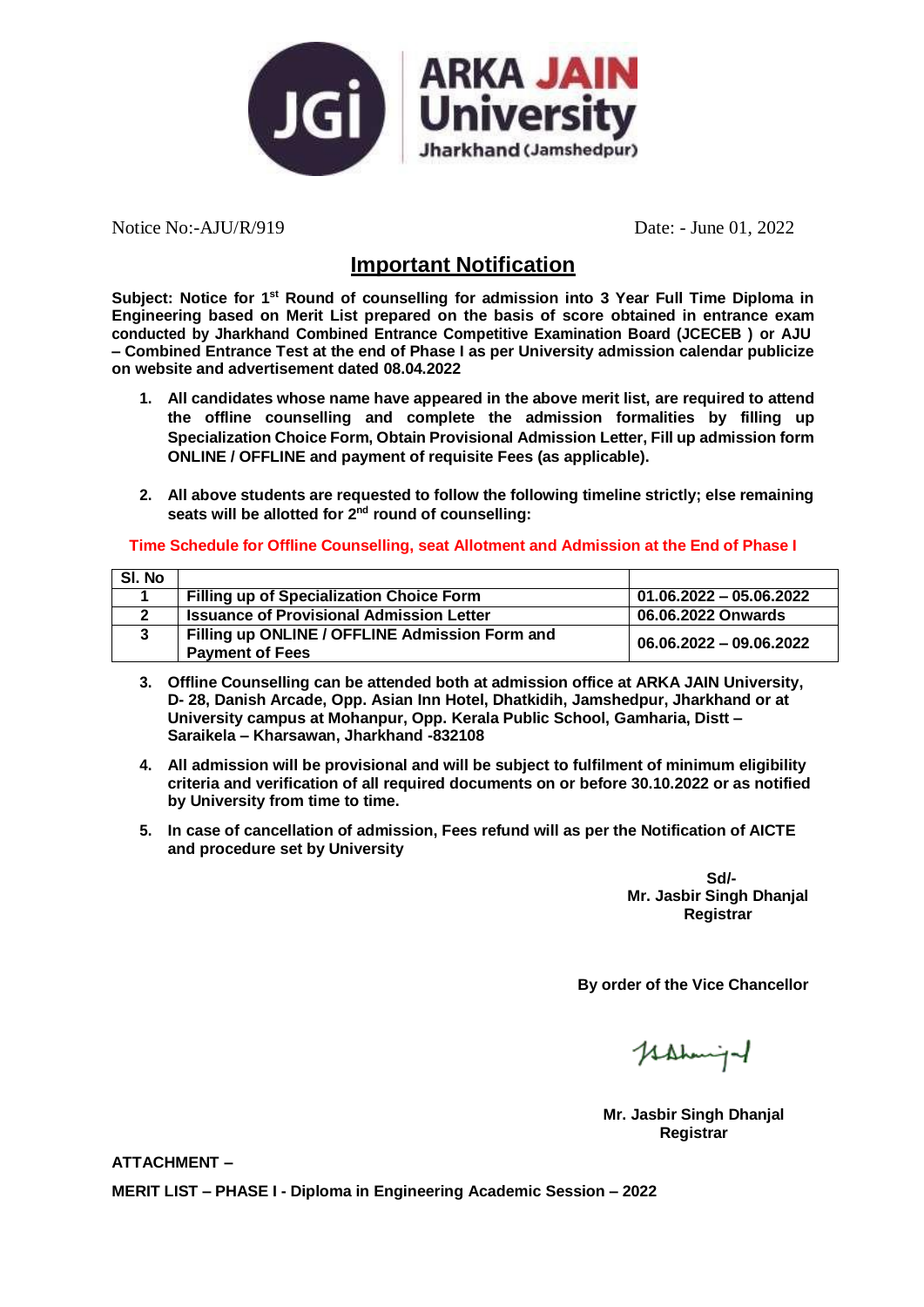# **MERIT LIST 1 – PHASE I – Diploma in Engineering – Academic Session – 2022**

| <b>Merit List No.</b> | <b>Name of the Candidate</b> | <b>Application No</b> |
|-----------------------|------------------------------|-----------------------|
| P-1/DIP/001           | <b>AYUSHI KUMARI</b>         | AJU20220489           |
| P-1/DIP/002           | <b>VIVEK KUMAR KARN</b>      | AJU20220567           |
| P-1/DIP/003           | <b>ANKIT KUMAR</b>           | AJU20220461           |
| P-1/DIP/004           | <b>RITIK KUMAR</b>           | AJU2022aZ7uXu         |
| P-1/DIP/005           | <b>SUMIT KUMAR</b>           | AJU2022eZzZ7y         |
| P-1/DIP/006           | <b>ANKIT PRAMANIK</b>        | AJU20220566           |
| P-1/DIP/007           | <b>AMAN NEB</b>              | AJU20220571           |
| P-1/DIP/008           | <b>ABHISHEK KUMAR TIWARI</b> | AJU20220490           |
| P-1/DIP/009           | <b>AMAN SINGH</b>            | AJU20220302           |
| P-1/DIP/010           | <b>YUVRAJ NEB</b>            | AJU20220570           |
| P-1/DIP/011           | <b>MUSKAN KUMARI</b>         | AJU2022uDWaSU         |
| $P-1/DIP/012$         | <b>PUJA KUMARI</b>           | AJU2022d99WQ5         |
| $P-1/DIP/013$         | <b>BADAL RAJ</b>             | AJU20220574           |
| P-1/DIP/014           | <b>VISHNU MORAL</b>          | AJU202294seLQ         |
| P-1/DIP/015           | <b>ABHIRAJ KUMAR</b>         | AJU20220354           |
| $P-1/DIP/016$         | <b>KHUSHI DAS</b>            | AJU2022ZOWgdM         |
| $P-1/DIP/017$         | <b>ARINI</b>                 | AJU2022gyLhaB         |
| P-1/DIP/018           | <b>GURUSHARAN SINGH</b>      | AJU20220138           |
| P-1/DIP/019           | PRIYANSHU RAJ                | AJU20220197           |
| P-1/DIP/020           | <b>RAJ KUMAR SINGH</b>       | AJU20220378           |
| $P-1/DIP/021$         | <b>ANIKET PRASAD</b>         | AJU2022AY6DRJ         |
| $P-1/DIP/022$         | <b>KOMAL</b>                 | AJU20220563           |
| P-1/DIP/023           | NISHANT KUMAR SAHU           | AJU20220147           |
| P-1/DIP/024           | <b>RISHI RAJ MUKHI</b>       | AJU2022sLwYXq         |
| P-1/DIP/025           | <b>BHBESH KUMAR DEY</b>      | AJU20220226           |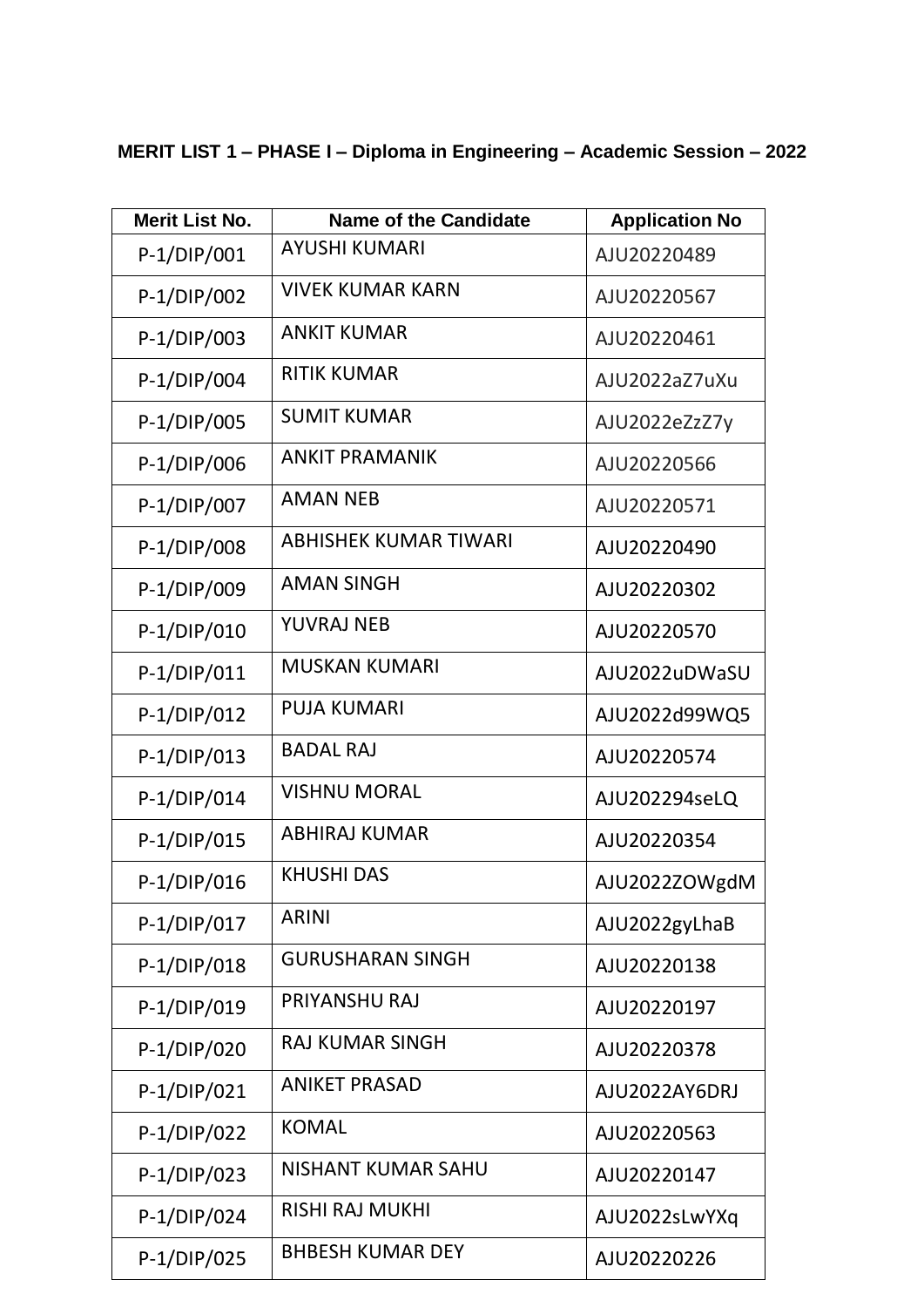| <b>Merit List No.</b> | <b>Name of the Candidate</b> | <b>Application No</b> |
|-----------------------|------------------------------|-----------------------|
| P-1/DIP/026           | <b>KOUSHIK MUKHI</b>         | AJU2022Zzfrk2         |
| P-1/DIP/027           | <b>SHARISH NAIR</b>          | AJU20220188           |
| P-1/DIP/028           | <b>ANSHU KUMAR</b>           | AJU2022EU2n88         |
| P-1/DIP/029           | <b>JAY MANDAL</b>            | AJU20220335           |
| P-1/DIP/030           | <b>SHUBHAM KUMAR</b>         | AJU20220565           |
| P-1/DIP/031           | <b>AMAR NATH PAUL</b>        | AJU20220345           |
| P-1/DIP/032           | LAKHICHARAN MAHATO           | AJU20220568           |
| P-1/DIP/033           | <b>GYANRANJAN MANDAL</b>     | AJU20220368           |
| P-1/DIP/034           | <b>SURAJ KUMAR</b>           | AJU20220259           |
| P-1/DIP/035           | <b>KUMUD KESHRI</b>          | AJU2022kFxWq7         |
| P-1/DIP/036           | <b>SHALINI CHOUDHARY</b>     | AJU20224T5pBt         |
| P-1/DIP/037           | <b>MANISH SAHU</b>           | AJU20220324           |
| P-1/DIP/038           | <b>VINEET PRASAD</b>         | AJU20224EglyC         |
| P-1/DIP/039           | <b>AJAY KUMAR</b>            | AJU20220229           |
| P-1/DIP/040           | <b>SUKUMAR BERA</b>          | AJU20222dMyUI         |
| P-1/DIP/041           | <b>BIJAY MANDAL</b>          | AJU20220250           |
| P-1/DIP/042           | <b>VIVEK KUMAR TIWARY</b>    | AJU20220193           |
| P-1/DIP/043           | <b>VIVEK KUMAR KARJI</b>     | AJU20220573           |

Hahmind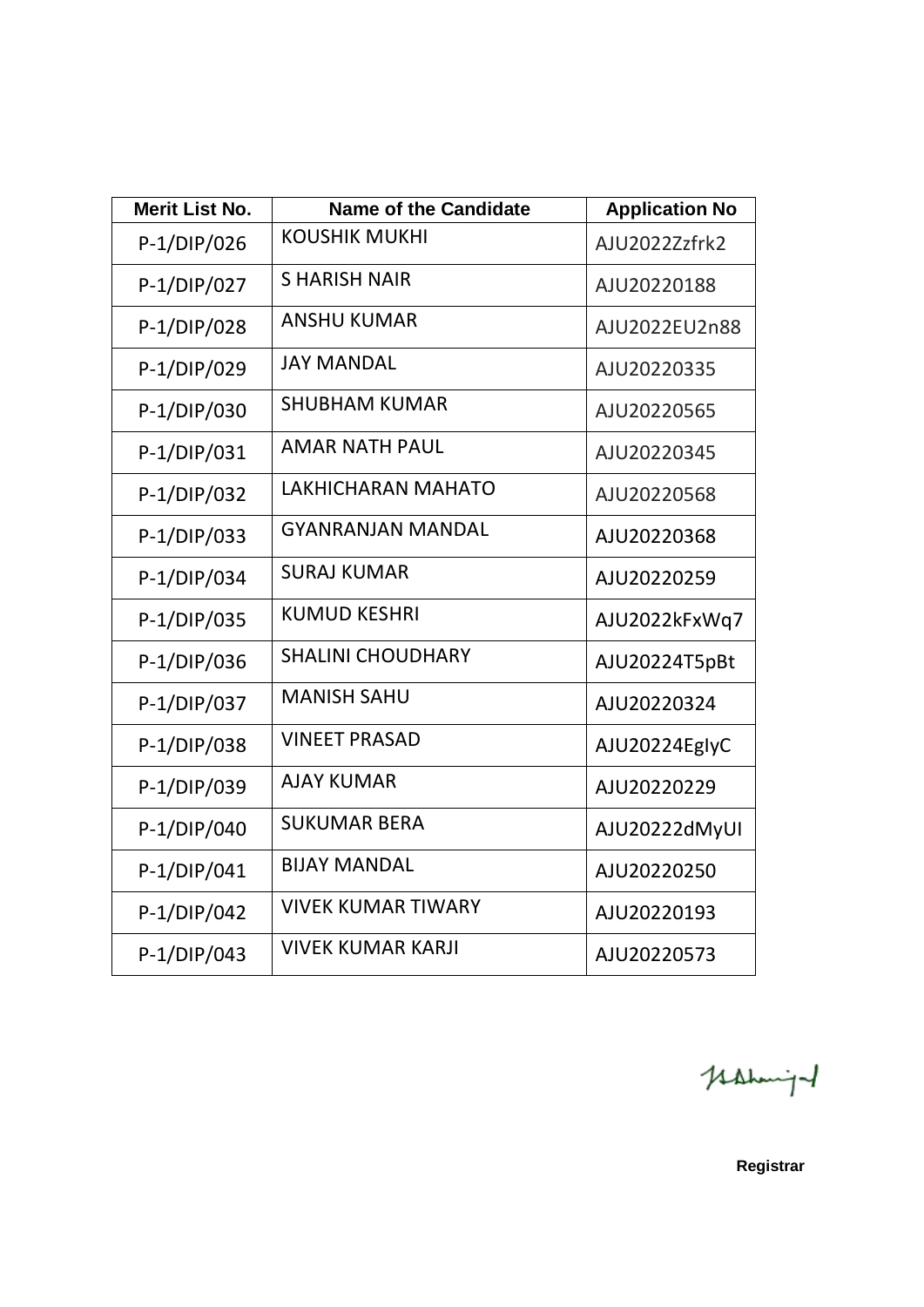

Notice No:-AJU/R/920 Date: - June 01, 2022

## **Important Notification**

**Subject: Notice for 1st Round of counselling for admission into 2 Year Full Time Diploma in Engineering (Lateral Entry) based on Merit List prepared on the basis of score obtained in the entrance exam conducted by Jharkhand Combined Entrance Competitive Examination Board (JCECEB ) or AJU – Combined Entrance Test at the end of Phase I as per University admission calendar publicize on website and advertisement dated 08.04.2022**

- **1. All candidates whose name have appeared in the above merit list, are required to attend the offline counselling and complete the admission formalities by filling up Specialization Choice Form, Obtain Provisional Admission Letter, Fill up admission form ONLINE / OFFLINE and payment of requisite Fees (as applicable).**
- **2. All above students are requested to follow the following timeline strictly; else remaining seats will be allotted for 2 nd round of counselling:**

#### **Time Schedule for Offline Counselling, seat Allotment and Admission at the End of Phase I**

| SI. No |                                                 |                           |
|--------|-------------------------------------------------|---------------------------|
|        | <b>Filling up of Specialization Choice Form</b> | $01.06.2022 - 05.06.2022$ |
|        | <b>Issuance of Provisional Admission Letter</b> | 06.06.2022 Onwards        |
|        | Filling up ONLINE / OFFLINE Admission Form and  | 06.06.2022 - 09.06.2022   |
|        | <b>Payment of Fees</b>                          |                           |

- **3. Offline Counselling can be attended both at admission office at ARKA JAIN University, D- 28, Danish Arcade, Opp. Asian Inn Hotel, Dhatkidih, Jamshedpur, Jharkhand or at University campus at Mohanpur, Opp. Kerala Public School, Gamharia, Distt – Saraikela – Kharsawan, Jharkhand -832108**
- **4. All admission will be provisional and will be subject to fulfilment of minimum eligibility criteria and verification of all required documents on or before 30.10.2022 or as notified by University from time to time.**
- **5. In case of cancellation of admission, Fees refund will as per the Notification of AICTE and procedure set by University**

**Sd/- Mr. Jasbir Singh Dhanjal Registrar**

**By order of the Vice Chancellor**

Hahmiga

**Mr. Jasbir Singh Dhanjal Registrar**

**ATTACHMENT –**

**MERIT LIST – PHASE I - Diploma in Engineering(Lateral Entry) Academic Session – 2022**